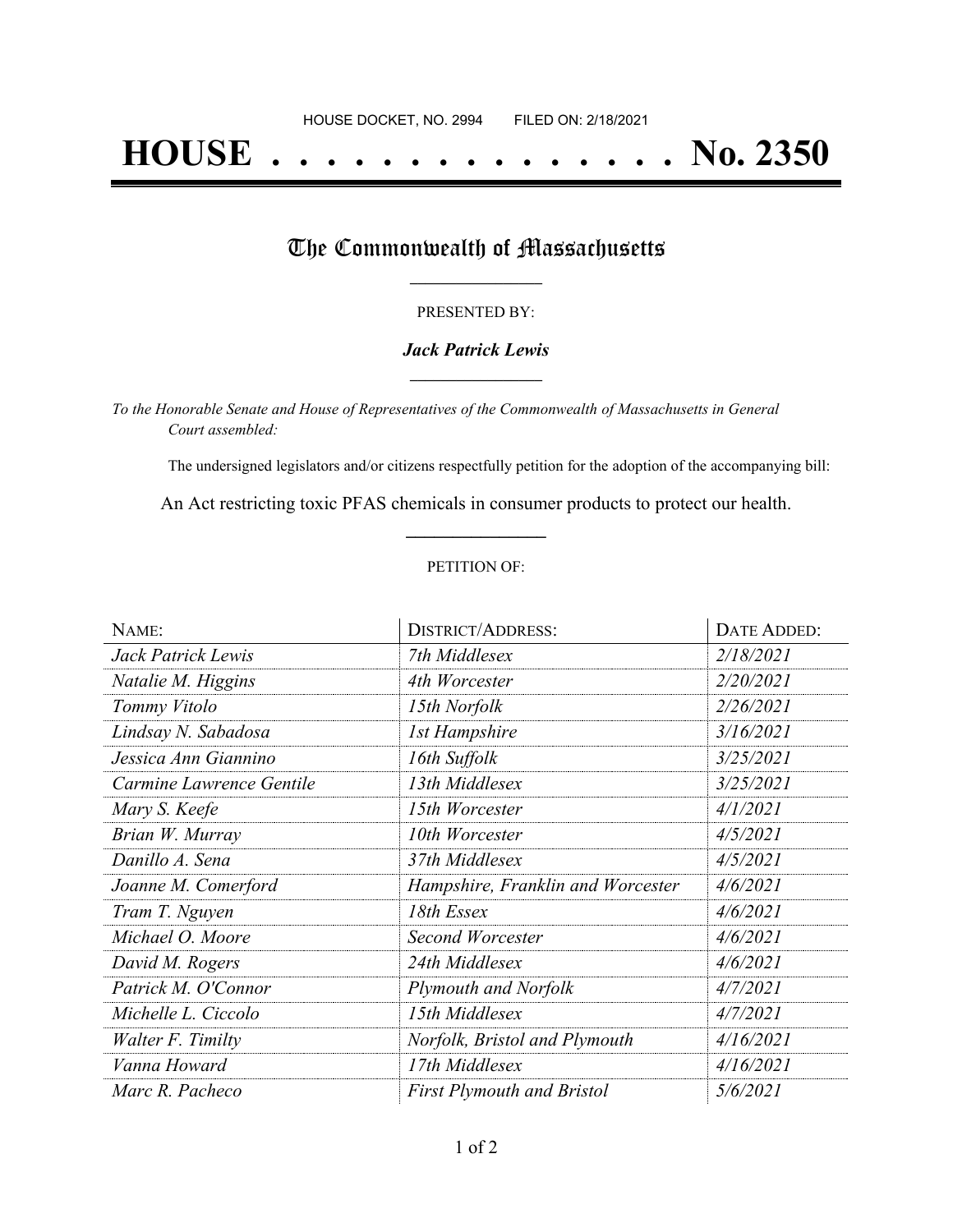| Carol A. Doherty            | 3rd Bristol    | 5/10/2021 |  |
|-----------------------------|----------------|-----------|--|
| David Henry Argosky LeBoeuf | 17th Worcester | 5/10/2021 |  |
| Ruth B. Balser              | 12th Middlesex | 5/14/2021 |  |
| Lori A. Ehrlich             | 8th Essex      | 6/10/2021 |  |
| Mindy Domb                  | 3rd Hampshire  | 7/12/2021 |  |
| Natalie M. Blais            | 1st Franklin   | 7/16/2021 |  |
| Tami L. Gouveia             | 14th Middlesex | 7/20/2021 |  |
| Marcos A. Devers            | 16th Essex     | 8/20/2021 |  |
| Steven C. Owens             | 29th Middlesex | 9/9/2021  |  |
| Andres X. Vargas            | 3rd Essex      | 9/14/2021 |  |
| Patrick Joseph Kearney      | 4th Plymouth   | 9/14/2021 |  |
| Erika Uyterhoeven           | 27th Middlesex | 12/2/2021 |  |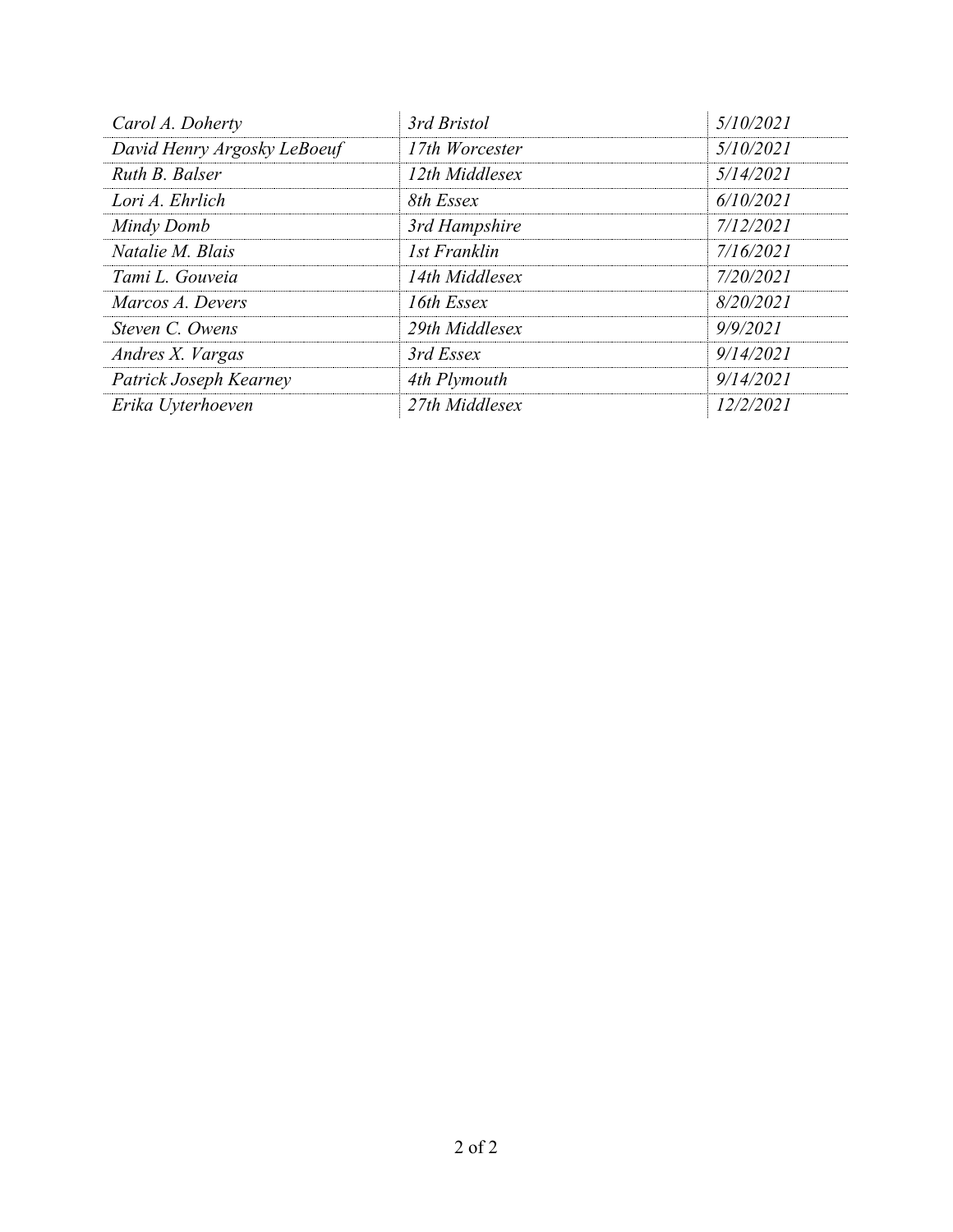## **HOUSE . . . . . . . . . . . . . . . No. 2350**

By Mr. Lewis of Framingham, a petition (accompanied by bill, House, No. 2350) of Jack Patrick Lewis and others for legislation to further regulate PFAS chemicals in consumer products. Public Health.

### The Commonwealth of Massachusetts

**In the One Hundred and Ninety-Second General Court (2021-2022) \_\_\_\_\_\_\_\_\_\_\_\_\_\_\_**

**\_\_\_\_\_\_\_\_\_\_\_\_\_\_\_**

An Act restricting toxic PFAS chemicals in consumer products to protect our health.

Be it enacted by the Senate and House of Representatives in General Court assembled, and by the authority *of the same, as follows:*

| 1      | SECTION 1. Chapter 111 of the General Laws is hereby amended by inserting after                                                                     |
|--------|-----------------------------------------------------------------------------------------------------------------------------------------------------|
| 2      | section 5S the following section:-                                                                                                                  |
| 3<br>4 | Section 5T. (a) As used in this section, the following words, unless the context clearly<br>requires otherwise, shall have the following meanings:- |
| 5      | "Child passenger restraint", a child passenger restraint under section 7AA of chapter 90.                                                           |
| 6      | "Cookware", pots and pans used for cooking.                                                                                                         |
| 7      | "Fabric treatment", a substance applied to fabric, carpets, rugs, shoes or textiles to impart                                                       |
| 8      | characteristics, including, but not limited to, stain resistance or water resistance.                                                               |
| 9      | "Intentionally added", the addition of a chemical to a final product or product component                                                           |
| 10     | for the purpose of providing a specific characteristic, appearance or quality or to perform a                                                       |
| 11     | specific function in the product or product component.                                                                                              |
|        |                                                                                                                                                     |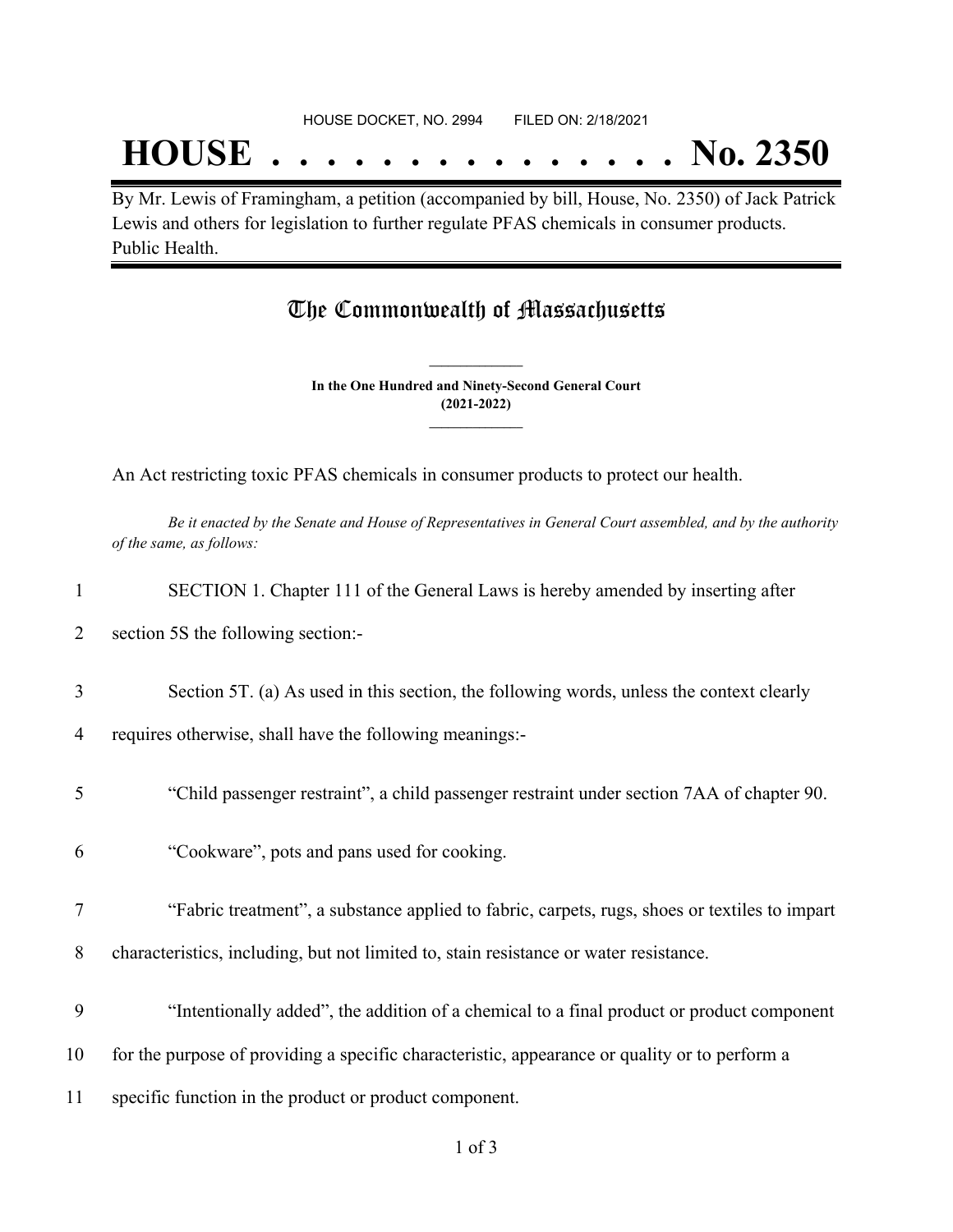"Perfluoroalkyl and polyfluoroalkyl substances" or "PFAS substances", a class of fluorinated organic chemicals containing at least one fully fluorinated carbon atom.

| 14 | "Personal care products", articles intended to be rubbed, poured, sprinkled, or sprayed on,         |
|----|-----------------------------------------------------------------------------------------------------|
| 15 | introduced into, or otherwise applied to the human body for cleansing, beautifying, promoting       |
| 16 | attractiveness, or altering the appearance; provided, personal care products shall include products |
| 17 | such as skin moisturizers, perfumes, lipsticks, fingernail polishes, eye and facial makeup          |
| 18 | preparations, shampoos, permanent waves, hair colors, toothpastes, sunscreen, hair spray,           |
| 19 | shaving cream and deodorants, as well as any material intended for use as a component of a          |
| 20 | cosmetic product; and provided further that personal care products shall also include disposable    |
| 21 | menstrual products such as sanitary napkins, tampons, and underwear liners.                         |
| 22 | "Rugs and carpets", fabric used to or marketed to cover floors.                                     |
| 23 | 'Upholstered furniture", upholstered furniture as defined in section 270 of chapter 94.             |
| 24 | (b) No person shall offer for sale, sell, or distribute in the commonwealth any of the              |
| 25 | following products to which PFAS substances have been intentionally added or, if not                |
| 26 | intentionally added, in which PFAS substances are present and measurable by testing for total       |
| 27 | fluorine at a level greater than 1 part per million:                                                |
| 28 | (1) child passenger restraints;                                                                     |
| 29 | (2) cookware;                                                                                       |
| 30 | (3) fabric treatments;                                                                              |
| 31 | (4) personal care products;                                                                         |

of 3